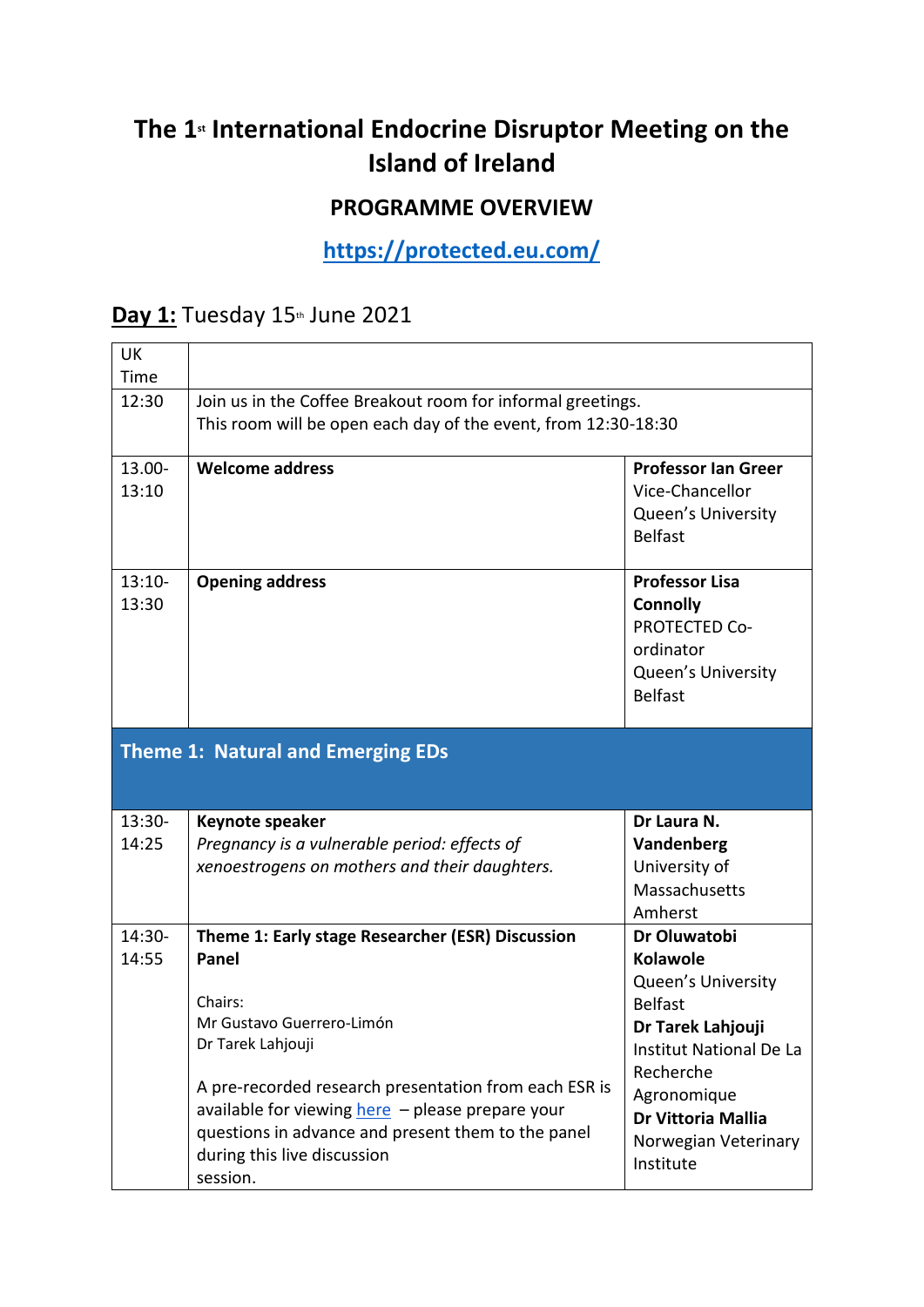|                                                   |                                                                                                                                                                                                                                                                                                                            | <b>Mr Gustavo Guerrero</b><br>Limón<br>University of Liege<br><b>Dr Maria Christou</b><br>Norwegian University<br>of Life Sciences                                                                                                                                                  |  |  |
|---------------------------------------------------|----------------------------------------------------------------------------------------------------------------------------------------------------------------------------------------------------------------------------------------------------------------------------------------------------------------------------|-------------------------------------------------------------------------------------------------------------------------------------------------------------------------------------------------------------------------------------------------------------------------------------|--|--|
| 15:00-<br>15:25                                   | Virtual Coffee & Networking Break (randomly assigned rooms)                                                                                                                                                                                                                                                                |                                                                                                                                                                                                                                                                                     |  |  |
| <b>Theme 2: Understanding EDC mixture effects</b> |                                                                                                                                                                                                                                                                                                                            |                                                                                                                                                                                                                                                                                     |  |  |
| 15:30-<br>16:25                                   | Keynote speaker<br>Effect studies with human relevant mixtures of<br>persistent organic pollutants (POPs)                                                                                                                                                                                                                  | <b>Professor Erik</b><br>Ropstad<br>Norwegian University<br>of Life Sciences                                                                                                                                                                                                        |  |  |
| 16:30-<br>16:55                                   | <b>Guest Speaker</b><br>Endocrine disrupting chemicals: impact on<br>obesity/diabetes pathways and intervention via dietary<br>nutrients                                                                                                                                                                                   | Dr Yuling Xie<br>Queen's University<br><b>Belfast</b>                                                                                                                                                                                                                               |  |  |
| 17:00-<br>17:25                                   | Theme 2: Early stage Researcher (ESR) Discussion<br>Panel<br>Chairs:<br>Dr Que Thi Doan<br>Ms Clémence Budin<br>A pre-recorded research presentation from each ESR is<br>available for viewing here - please prepare your<br>questions in advance and present them to the panel<br>during this live discussion<br>session. | Dr Que Thi Doan<br>University of Liege<br>Dr Elizabeth Goya<br>Jorge<br>ProtoQSAR<br><b>Mr Solomon Oguche</b><br>Universidad Austral<br>De Chile<br><b>Ms Mazia Amber</b><br>Queen's University<br><b>Belfast</b><br><b>Ms Clémence Budin</b><br><b>BioDetection Systems</b><br>Ltd |  |  |
| 17:30-<br>18:05                                   | <b>Guest Speaker</b><br>Investigating persistent organic pollutants as endocrine<br>disruptors of androgen receptor signalling                                                                                                                                                                                             | <b>Dr Jonathan McComb</b><br>Queen's University<br><b>Belfast</b>                                                                                                                                                                                                                   |  |  |
| $18:10-$<br>18:25                                 | <b>Introducing HEEDS.org</b>                                                                                                                                                                                                                                                                                               | Dr Jerry Heindel                                                                                                                                                                                                                                                                    |  |  |
| 18:30-<br>18:40                                   | <b>Creating the Island of Ireland EDC Network</b>                                                                                                                                                                                                                                                                          | <b>Professor Lisa</b><br><b>Connolly</b><br>Queen's University<br><b>Belfast</b>                                                                                                                                                                                                    |  |  |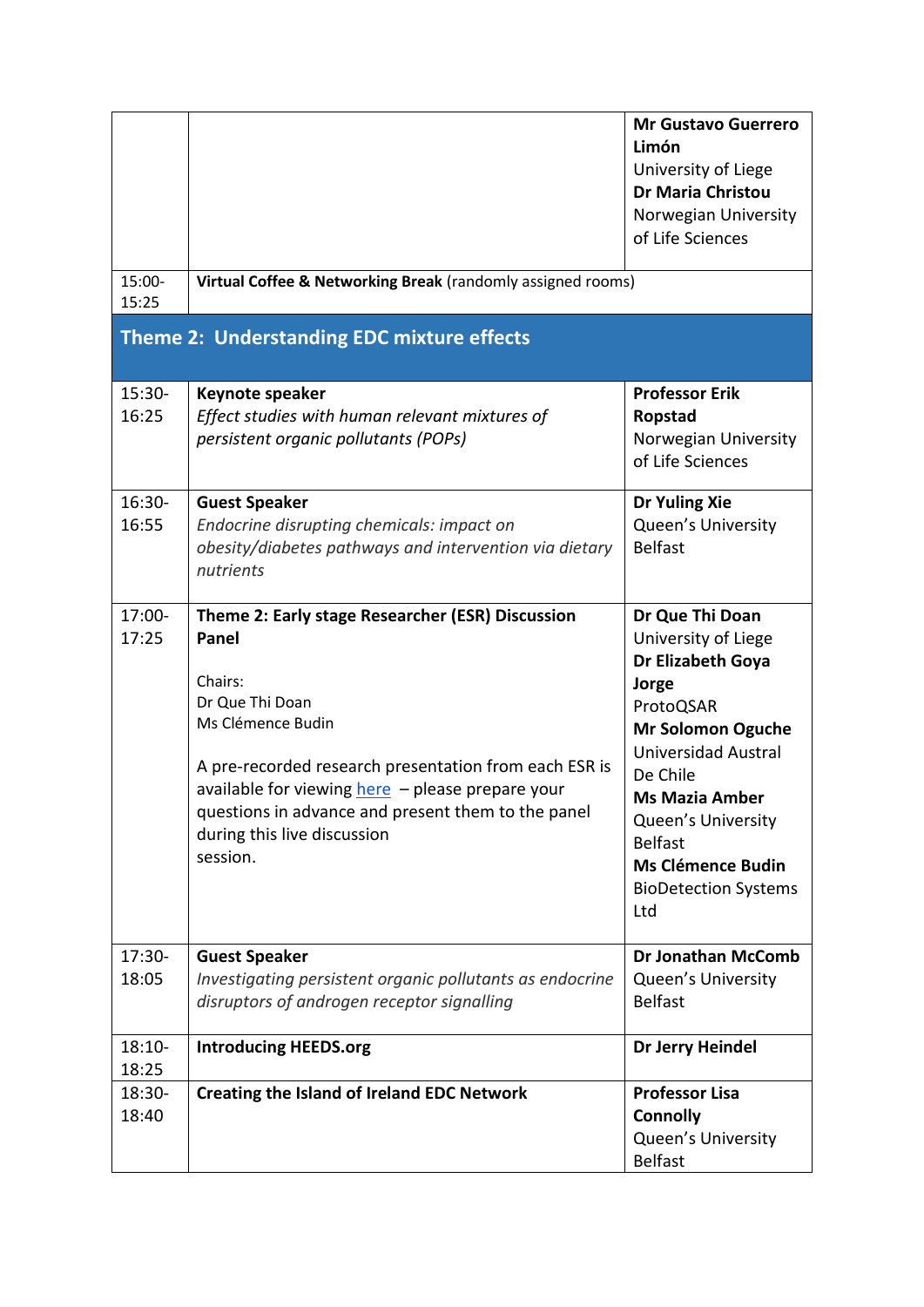| 12:30                                                        | Join us in the Coffee Breakout room for informal greetings.<br>This room will be open each day of the event, from 12:30-18:30                                                                                                                                                                                          |                                                                                                                                                                                                                                                                                                                                                                             |  |  |
|--------------------------------------------------------------|------------------------------------------------------------------------------------------------------------------------------------------------------------------------------------------------------------------------------------------------------------------------------------------------------------------------|-----------------------------------------------------------------------------------------------------------------------------------------------------------------------------------------------------------------------------------------------------------------------------------------------------------------------------------------------------------------------------|--|--|
| Theme 3: Assessing EDC health effects and Risk Communication |                                                                                                                                                                                                                                                                                                                        |                                                                                                                                                                                                                                                                                                                                                                             |  |  |
| 13:00-<br>13:55<br>14:00-<br>14:55                           | Keynote speaker<br><b>Endocrine Disrupting Chemicals: New Knowledge of Health</b><br><b>Effects and Policy Implications</b><br>Keynote speaker<br>Exploring the use of Anogenital Distance as a broad<br>biomarker for anti-androgenic effects: from molecular<br>insight to Adverse Outcome Pathway development       | Dr Leonardo<br><b>Trasande</b><br><b>New York</b><br>University<br>Dr Terje Svingen<br>Technical<br>University of<br><b>Denmark</b>                                                                                                                                                                                                                                         |  |  |
| 15:00-<br>15:25                                              | Theme 3: Early stage Researcher (ESR) Discussion Panel<br>Chairs:<br>Ms Melissa Kelly<br>Dr Chiara Talia<br>A pre-recorded research presentation from each ESR is<br>available for viewing here - please prepare your<br>questions in advance and present them to the panel<br>during this live discussion<br>session. | <b>Mr Anteneh</b><br><b>Assefa Desalegn</b><br>Norwegian<br>Institute of Public<br>Health<br><b>Dr Chiara Talia</b><br>University of<br>Aberdeen<br>Mr Ajay Yadav<br>Norwegian<br>University of Life<br><b>Sciences</b><br><b>Miss Melissa Kelly</b><br>Queen's University<br><b>Belfast</b><br><b>Miss Bérénice</b><br><b>Collet</b><br><b>BioDetection</b><br>Systems Ltd |  |  |
| 15:30-<br>15:55                                              | Virtual Coffee & Networking Break (randomly assigned rooms)                                                                                                                                                                                                                                                            |                                                                                                                                                                                                                                                                                                                                                                             |  |  |
| $16:00 -$<br>16:55                                           | Keynote speaker<br>Endocrine Disruptors, Personal Care Products, and<br>Women's Health across the Life Course                                                                                                                                                                                                          | <b>Dr Tamarra James-</b><br>Todd<br>Harvard T.H. Chan                                                                                                                                                                                                                                                                                                                       |  |  |
| 17:00-<br>17:55                                              | Keynote speaker<br>Endocrine disruption: Lost in Translation                                                                                                                                                                                                                                                           | <b>Dr Olwenn Martin</b><br><b>Brunel University</b><br>London                                                                                                                                                                                                                                                                                                               |  |  |

## **Day 2:** Wednesday 16th June 2021